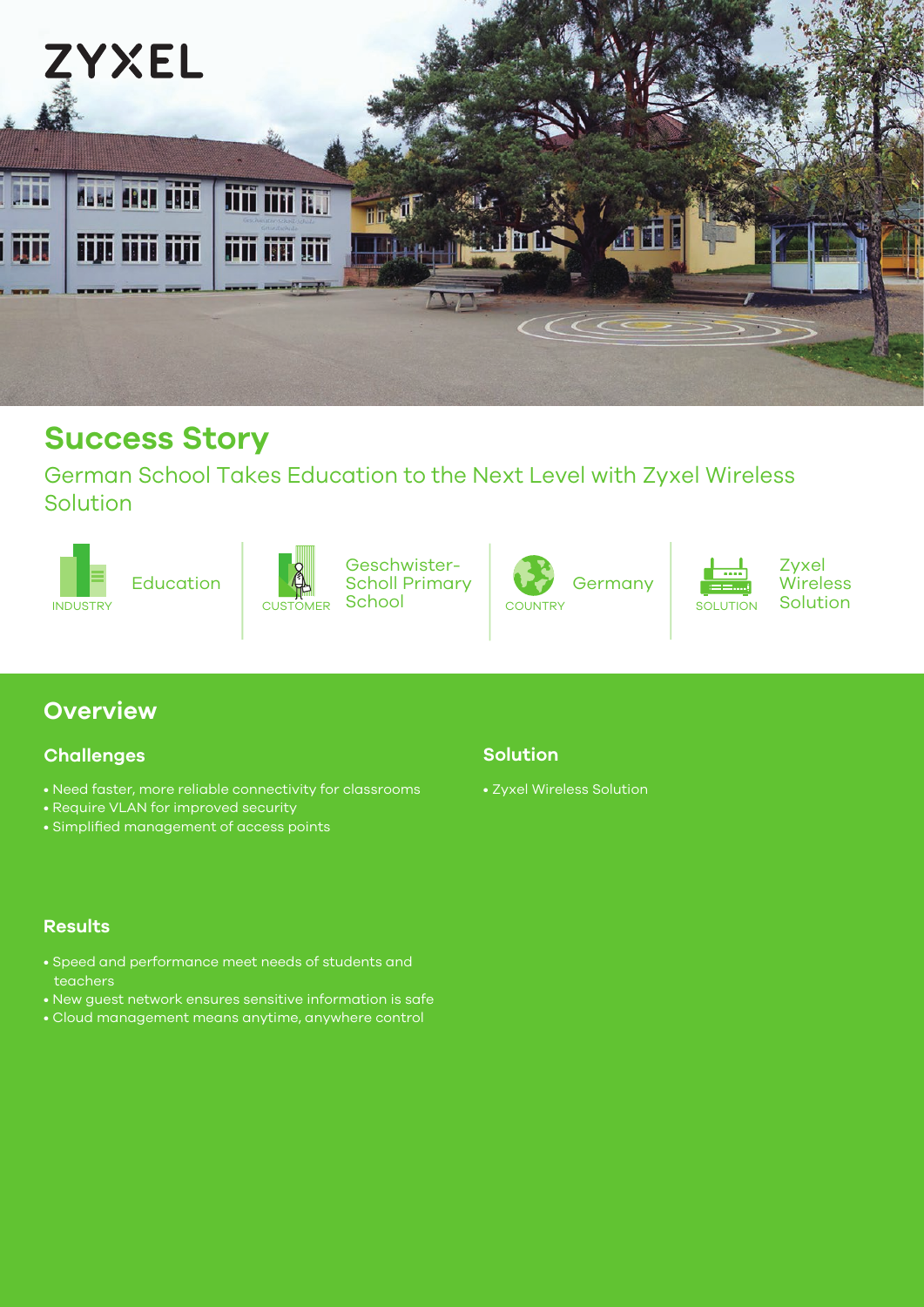# **ZYXEL**

# **Background**

Geschwister-Scholl Primary School in Gengenbach, Germany serves as the educational home for several hundred students and more than 30 dedicated teachers. Comprising four separate buildings, the school is committed to instilling important values and developing the strengths of individual students for the good of the community. To better achieve these goals in the future, they have started to focus on integrating digital media and technology within the classroom.

## **Challenges**

The school wanted to be able to train its staff to effectively use digital media to educate students. To make this technologically feasible, they required an upgraded infrastructure that could deliver faster internet connectivity and a stable wireless signal. The school had previously tried implementing wireless repeaters to expand coverage, but these were unable to handle the constant demand of numerous network devices. Since they lacked a guest network, VLAN capability was a must.

### **Solutions and Benefits**

The objective was to set up a fast, high-performance wireless network that could be managed and configured from the cloud. After the school's leadership contacted various providers, they asked Zyxel to set up a test network for several classrooms.

In its initial deployment, Geschwister-Scholl deployed Nebula access points, which use Zyxel's cloud management system and intelligent antenna technology to deliver high performance without any hassle. With the PoE-capable XGS1930 smart managed switch, the school could deliver both data and power to the APs, ensuring that all wireless devices were providing solid connectivity. Additionally, Zyxel's comprehensive Nebula solution worked miracles for the school's network. Thanks to its intuitive interface, the team of wireless devices were easy to monitor and manage. The enhanced connectivity also allowed teachers to easily access educational resources from the cloud.



Lastly, the solution needed to allow for simplified management of access points.

The school has been able to accomplish its network goals quickly and cost-effectively. Because the school saw an immediate increase in wireless speed and reliability, they gave the okay to a full overhaul. Now, thanks to a Zyxel wireless solution, Geschwister-Scholl has the ideal network to provide students with a truly future-proof education.